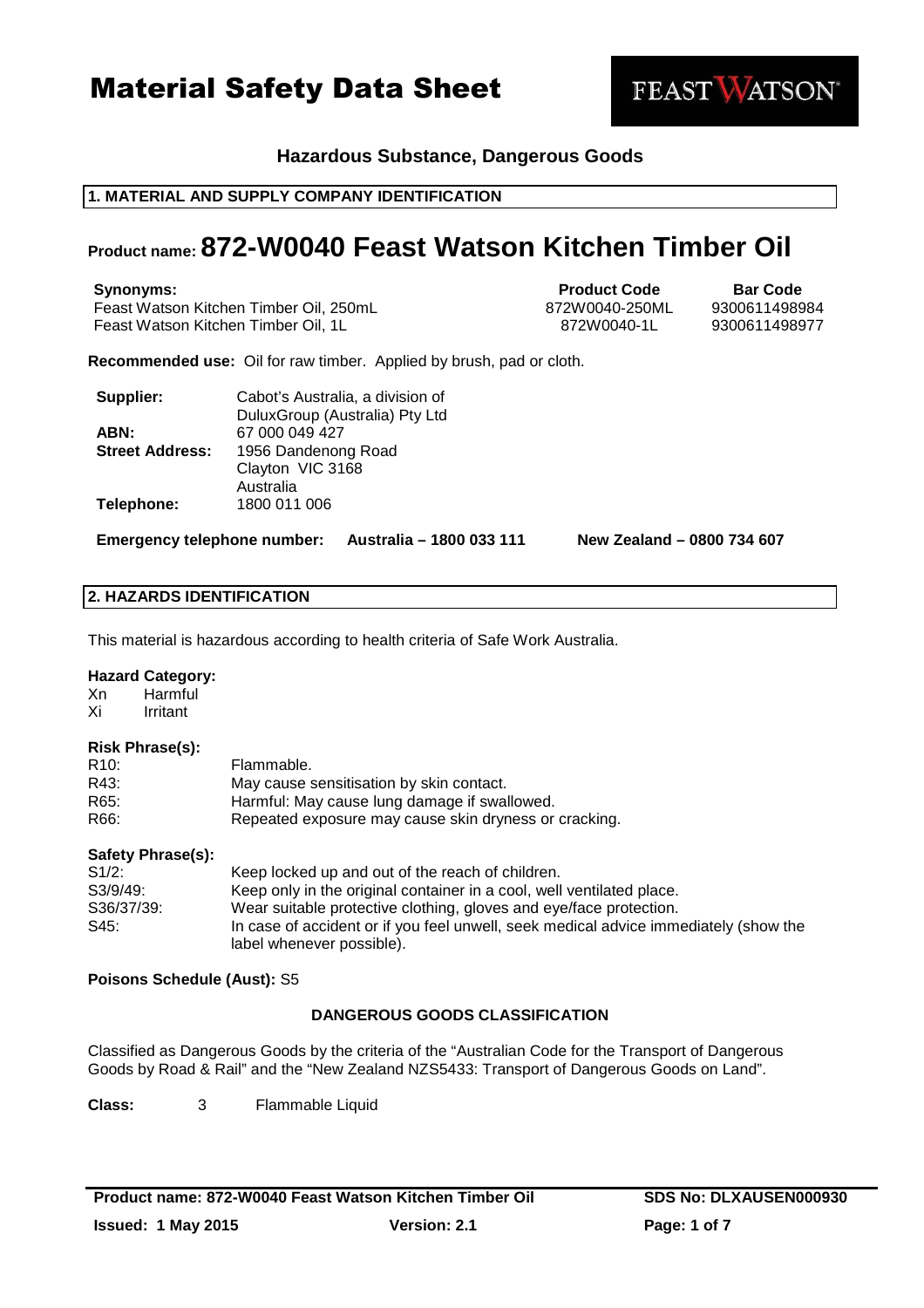

#### **3. COMPOSITION INFORMATION**

| <b>CHEMICAL ENTITY</b>                                                                                                   | CAS NO.                              | <b>PROPORTION</b>                                      |
|--------------------------------------------------------------------------------------------------------------------------|--------------------------------------|--------------------------------------------------------|
| Naphtha (petroleum), hydrotreated heavy<br>Turpentine (Wood)<br>d-Limonene<br>Ingredients determined to be non-hazardous | 64742-48-9<br>8006-64-2<br>5989-27-5 | $30 - 60%$<br>$1 - 10%$<br>$1 - 10%$<br><b>Balance</b> |
|                                                                                                                          |                                      | 100%                                                   |

## **4. FIRST AID MEASURES**

If poisoning occurs, contact a doctor or Poisons Information Centre (Phone Australia 131 126, New Zealand 0800 764 766).

**Inhalation:** Remove victim from exposure - avoid becoming a casualty. Remove contaminated clothing and loosen remaining clothing. Allow patient to assume most comfortable position and keep warm. Keep at rest until fully recovered. If breathing laboured and patient cyanotic (blue), ensure airways are clear and have a qualified person give oxygen through a facemask. If breathing has stopped apply artificial respiration at once. In the event of cardiac arrest, apply external cardiac massage. Seek medical advice.

**Skin contact:** For gross contamination, immediately drench with water and remove clothing. Continue to flush skin and hair with plenty of water (and soap if material is insoluble). For skin burns, cover with a clean, dry dressing until medical help is available. If blistering occurs, do NOT break blisters. If swelling, redness, blistering, or irritation occurs seek medical assistance.

**Eye contact:** If in eyes wash out immediately with water. Seek medical attention.

**Ingestion:** Immediately rinse mouth with water. If swallowed, do NOT induce vomiting. Give a glass of water to drink. Never give anything by the mouth to an unconscious patient. If vomiting occurs give further water. Get to a doctor or hospital quickly.

**Notes to physician:** Treat symptomatically.

#### **5. FIRE-FIGHTING MEASURES**

**Specific hazards:** Flammable liquid. May form flammable vapour mixtures with air. Flameproof equipment necessary in area where this chemical is being used. Nearby equipment must be earthed. Electrical requirements for work area should be assessed according to AS3000. Vapour may travel a considerable distance to source of ignition and flash back. Avoid all ignition sources. All potential sources of ignition (open flames, pilot lights, furnaces, spark producing switches and electrical equipment etc) must be eliminated both in and near the work area. Do NOT smoke.

**Fire fighting further advice:** Heating can cause expansion or decomposition leading to violent rupture of containers. If safe to do so, remove containers from path of fire. Keep containers cool with water spray. On burning may emit toxic fumes, including oxides of carbon and nitrogen. Fire fighters to wear self-contained breathing apparatus and suitable protective clothing if risk of exposure to vapour or products of combustion.

## **Hazchem Code:** •3Y

**Suitable extinguishing media:** Alcohol resistant foam is the preferred fire-fighting medium. If material is involved in a fire use alcohol resistant foam, standard foam or dry agent (carbon dioxide, dry chemical powder).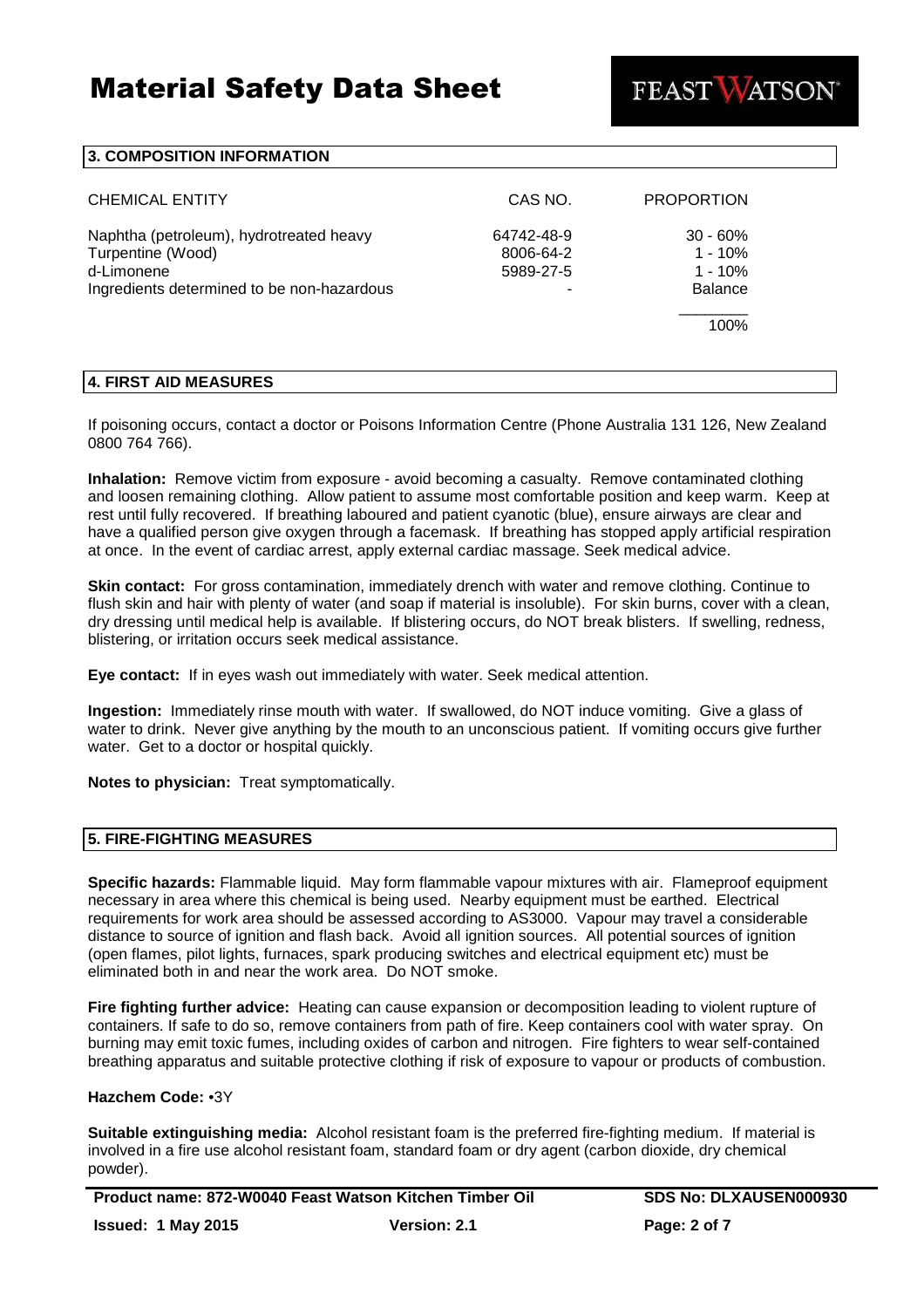**FEAST WATSON** 

### **6. ACCIDENTAL RELEASE MEASURES**

### **SMALL SPILLS**

Wear protective equipment to prevent skin and eve contamination. Wipe up with absorbent (clean rag or paper towels). Allow absorbent to dry before disposing with normal household garbage.

#### **LARGE SPILLS**

Shut off all possible sources of ignition. Clear area of all unprotected personnel. Prevent further leakage or spillage if safe to do so. Wear protective equipment to prevent skin and eye contamination and the inhalation of vapours. Work up wind or increase ventilation. Contain - prevent run off into drains and waterways. Use absorbent (soil, sand or other inert material). Collect and seal in properly labelled containers or drums for disposal. Use a spark-free shovel. If contamination of sewers or waterways has occurred advise local emergency services.

#### **Dangerous Goods – Initial Emergency Response Guide No:** 14

## **7. HANDLING AND STORAGE**

**Handling:** Avoid skin and eye contact and inhalation of vapour, mist or aerosols.

**Storage:** Store in a cool, dry, well-ventilated place and out of direct sunlight. Store away from foodstuffs. Store away from incompatible materials described in Section 10. Store away from sources of heat or ignition. Keep containers closed when not in use - check regularly for leaks.

This material is classified as a Dangerous Good Class 3 Flammable Liquid as per the criteria of the Australian Dangerous Goods Code and must be stored in accordance with the relevant regulations.

This material is a Scheduled Poison S5 and must be stored, maintained and used in accordance with the relevant regulations.

#### **8. EXPOSURE CONTROLS AND PERSONAL PROTECTION**

**National occupational exposure limits:** No value assigned for this specific material by Safe Work Australia or Department of Labour New Zealand.

However for:

|                   | TWA |       | STEL                     |       | <b>CARCINOGEN</b> | <b>NOTICES</b> |
|-------------------|-----|-------|--------------------------|-------|-------------------|----------------|
|                   | ppm | ma/m3 | ppm                      | ma/m3 | CATEGORY          |                |
| Turpentine (Wood) | 100 | 557   | $\overline{\phantom{a}}$ | ۰     | ٠                 | Sen            |

As published by the Safe Work Australia or Department of Labour New Zealand.

TWA - The time-weighted average airborne concentration over an eight-hour working day, for a five-day working week over an entire working life.

STEL (Short Term Exposure Limit) - the average airborne concentration over a 15 minute period which should not be exceeded at any time during a normal eight-hour workday.

`Sen' notice - sensitiser. The substance can cause a specific immune response in some people. An affected individual may subsequently react to exposure to minute levels of that substance.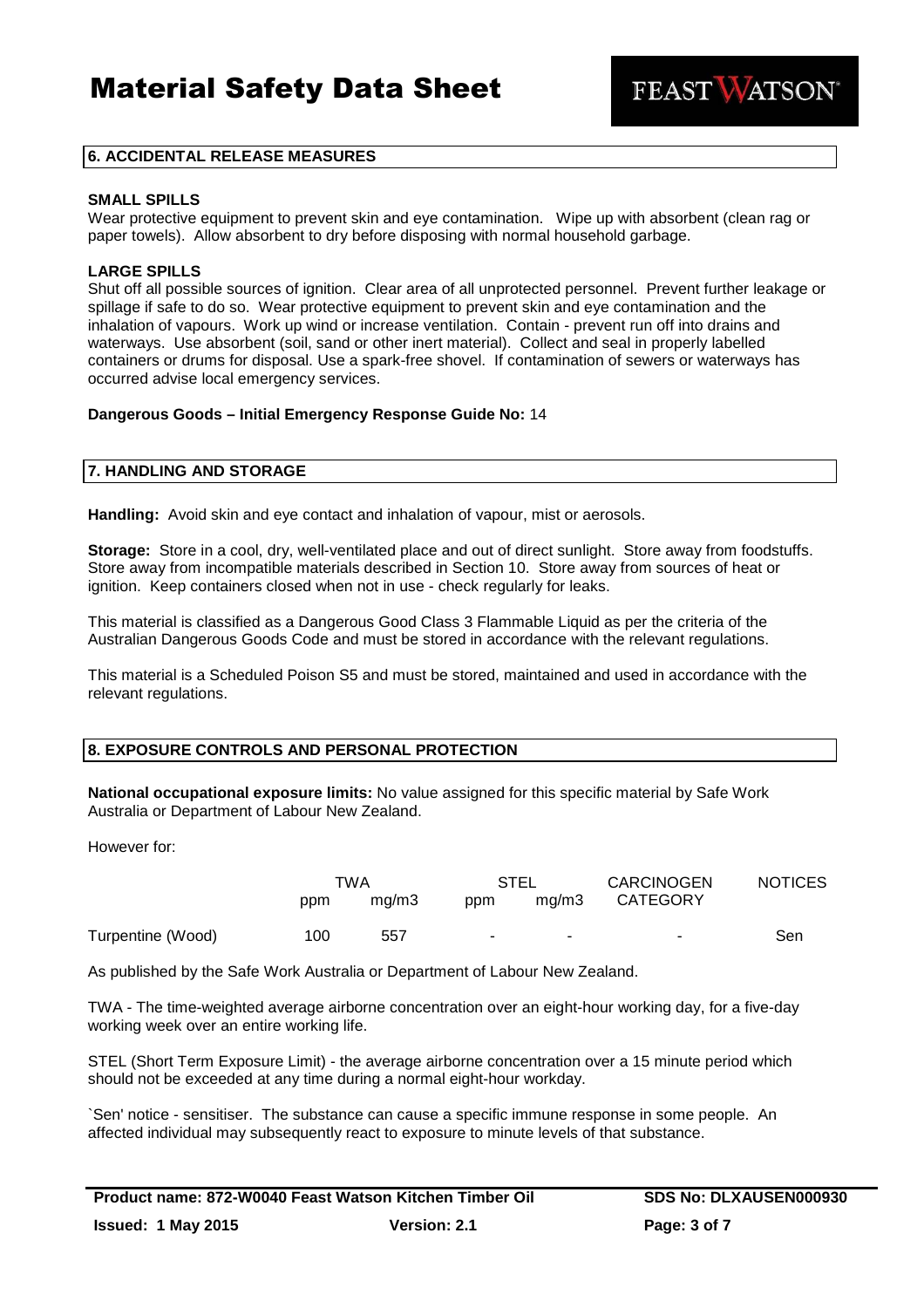These Exposure Standards are guides to be used in the control of occupational health hazards. All atmospheric contamination should be kept too as low a level as is workable. These exposure standards should not be used as fine dividing lines between safe and dangerous concentrations of chemicals. They are not a measure of relative toxicity.

If the directions for use on the product label are followed, exposure of individuals using the product should not exceed the above standard. The standard was created for workers who are routinely, potentially exposed during product manufacture.

**Biological Limit Values:** As per the "National Model Regulations for the Control of Workplace Hazardous Substances (Safe Work Australia)" the ingredients in this material do not have a Biological Limit Allocated.

**Engineering measures:** Ensure ventilation is adequate to maintain air concentrations below Exposure Standards. Vapour heavier than air - prevent concentration in hollows or sumps. DO NOT enter confined spaces where vapour may have collected. Keep containers closed when not in use.

**Personal protection equipment:** B: OVERALLS, SAFETY SHOES, SAFETY GLASSES, GLOVES.

Wear overalls, safety glasses and impervious gloves. Available information suggests that gloves made from nitrile rubber should be suitable for intermittent contact. However, due to variations in glove construction and local conditions, the user should make a final assessment. Always wash hands before smoking, eating, drinking or using the toilet. Wash contaminated clothing and other protective equipment before storing or reusing.

If inhalation risk exists wear organic vapour/particulate respirator meeting the requirements of AS/NZS 1715 and AS/NZS 1716.

**Hygiene measures:** When using do not eat, drink or smoke. Wash hands prior to eating, drinking or smoking. Avoid skin and eye contact and inhalation of vapour, mist or aerosols. Ensure that eyewash stations and safety showers are close to the workstation location.

## **9. PHYSICAL AND CHEMICAL PROPERTIES**

**Form / Colour / Odour:** Colourless liquid with a solvent odour.

| Solubility:                             |       | Insoluble in water. Soluble in organic solvents. |
|-----------------------------------------|-------|--------------------------------------------------|
| Specific Gravity (20 °C):               | 0.841 |                                                  |
| <b>Relative Vapour Density (air=1):</b> | >1    |                                                  |
| Vapour Pressure (20 °C):                | N Av  |                                                  |
| Flash Point $(C)$ :                     | >23   |                                                  |
| <b>Flammability Limits (%):</b>         | N Av  |                                                  |
| Autoignition Temperature (C):           | N Av  |                                                  |
| % Volatile by Volume:                   | 53    |                                                  |
| Melting Point/Range (C):                | N Av  |                                                  |
| Boiling Point/Range (C):                | N Av  |                                                  |
| Decomposition Point (°C):               | N Av  |                                                  |
| pH:                                     | N Av  |                                                  |
| <b>Viscosity:</b>                       | N Av  |                                                  |
| Total VOC (g/Litre):                    | N Av  |                                                  |

(Typical values only - consult specification sheet)  $N Av = Not available$   $N App = Not applicable$ 

FEAST WATSON®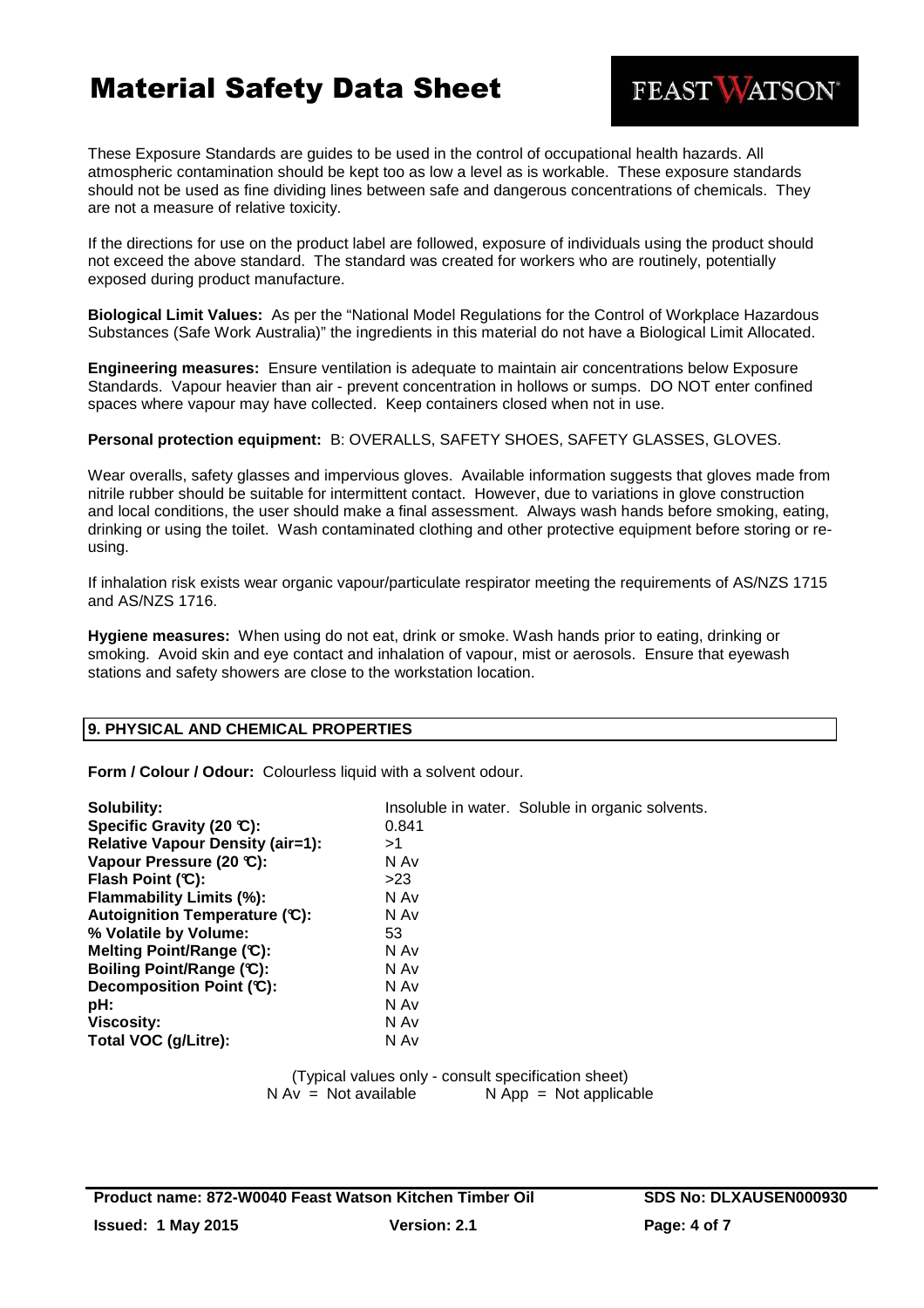

## **10. STABILITY AND REACTIVITY**

**Reactivity:** No reactivity hazards are known for the material.

**Chemical stability:** This material is thermally stable when stored and used as directed.

**Hazardous reactions:** No known hazardous reactions.

**Conditions to avoid:** Elevated temperatures and sources of ignition.

**Incompatible materials:** Incompatible with oxidising agents.

**Hazardous decomposition products:** Oxides of carbon and nitrogen, smoke and other toxic fumes.

### **11. TOXICOLOGICAL INFORMATION**

No adverse health effects expected if the product is handled in accordance with this Safety Data Sheet and the product label. Symptoms or effects that may arise if the product is mishandled and overexposure occurs are:

### **Acute Effects**

**Inhalation:** Material may be an irritant to mucous membranes and respiratory tract. Inhalation of vapour can result in headaches, dizziness and possible nausea. Inhalation of high concentrations can produce central nervous system depression, which can lead to loss of co-ordination, impaired judgement and if exposure is prolonged, unconsciousness.

**Skin contact:** Contact with skin may result in irritation. A skin sensitiser. Repeated or prolonged skin contact may lead to allergic contact dermatitis.

**Ingestion:** Swallowing can result in nausea, vomiting and central nervous system depression. If the victim is uncoordinated there is greater likelihood of vomit entering the lungs and causing subsequent complications. Aspiration pneumonia (inflammation of the lung) may result.

**Eye contact:** May be an eye irritant.

**Long Term Effects:** No information available for product.

#### **Acute toxicity / Chronic toxicity**

No LD50 data available for the product.

## **12. ECOLOGICAL INFORMATION**

Avoid contaminating waterways.

**Ecotoxicity:** No information available.

**Persistence and degradability:** No information available.

**Mobility:** No information available.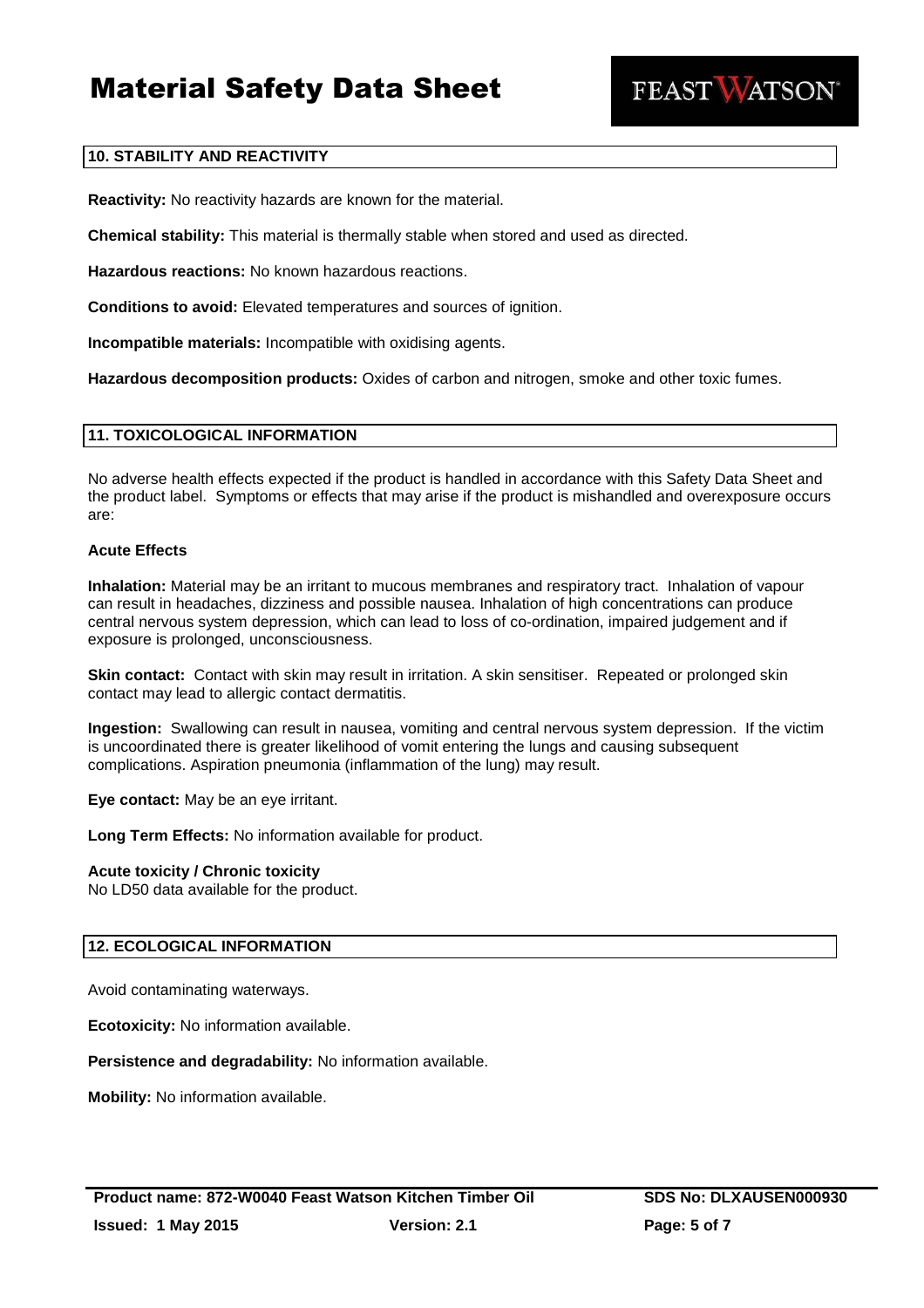

## **13. DISPOSAL CONSIDERATIONS**

Persons conducting disposal, recycling or reclamation activities should ensure that appropriate personal protection equipment is used, see "Section 8. Exposure Controls and Personal Protection" of this SDS.

If possible material and its container should be recycled. If material or container cannot be recycled, dispose in accordance with local, regional, national and international Regulations.

#### **14. TRANSPORT INFORMATION**

#### **ROAD AND RAIL TRANSPORT**

Classified as Dangerous Goods by the criteria of the "Australian Code for the Transport of Dangerous Goods by Road & Rail" and the "New Zealand NZS5433: Transport of Dangerous Goods on Land".

| UN No:                              | 1263               |
|-------------------------------------|--------------------|
| <b>Dangerous Goods Class:</b>       | 3 Flammable Liquid |
| <b>Packing Group:</b>               | Ш                  |
| <b>Hazchem Code:</b>                | $\bullet$ 3Y       |
| <b>Emergency Response Guide No:</b> | 14                 |

**Proper Shipping Name:** PAINT

**Segregation Dangerous Goods:** Not to be loaded with explosives (Class 1), flammable gases (Class 2.1), if both are in bulk, toxic gases (Class 2.3), spontaneously combustible substances (Class 4.2), oxidising agents (Class 5.1), organic peroxides (Class 5.2) or radioactive substances (Class 7), however exemptions may apply.

#### **MARINE TRANSPORT**

Classified as Dangerous Goods by the criteria of the International Maritime Dangerous Goods Code (IMDG Code) for transport by sea.

| UN No:                 | 1263               |
|------------------------|--------------------|
| Dangerous Goods Class: | 3 Flammable Liquid |
| <b>Packing Group:</b>  | Ш                  |

**Proper Shipping Name:** PAINT

#### **AIR TRANSPORT**

Classified as Dangerous Goods by the criteria of the International Air Transport Association (IATA) Dangerous Goods Regulations for transport by air.

| UN No:                 | 1263               |
|------------------------|--------------------|
| Dangerous Goods Class: | 3 Flammable Liquid |
| <b>Packing Group:</b>  | Ш                  |

**Proper Shipping Name:** PAINT